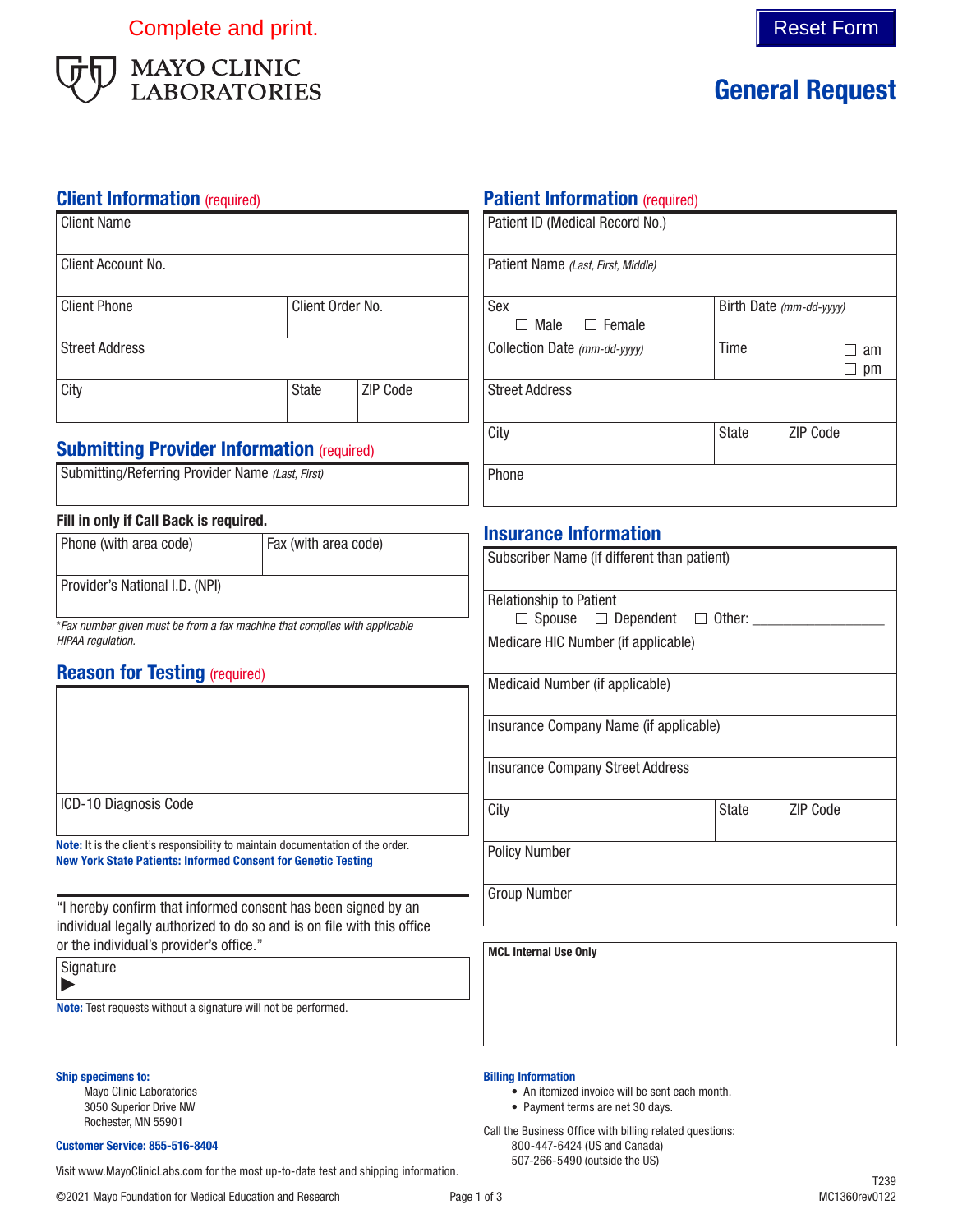## **Patient Information** (required)

| Patient ID (Medical Record No.)    | l Client Account No. |  |
|------------------------------------|----------------------|--|
| Patient Name (Last, First, Middle) | Client Order No.     |  |
| Birth Date (mm-dd-yyyy)            |                      |  |

|                | PLASMA, SERUM, WHOLE BLOOD                                        |
|----------------|-------------------------------------------------------------------|
| <b>Plasma</b>  |                                                                   |
| $\Box$ acth    | Adrenocorticotropic Hormone, Plasma                               |
| $\Box$ PBKON   | <b>BK Virus DNA Detection and</b><br>Quantification, Plasma       |
| $\Box$ EBVQN   | Epstein-Barr Virus DNA Detection<br>and Quantification, Plasma    |
| $\Box$ HVCOP   | HIV-1 and HIV-2 Antigen and Antibody                              |
| $\Box$ hivon   | Routine Screen, Plasma<br>HIV-1 RNA Detection and Quantification, |
| $\Box$ PMET    | Plasma<br>Metanephrines, Fractionated, Free, Plasma               |
| $\Box$ PTHRP   | Parathyroid Hormone-Related Peptide,                              |
|                | Plasma                                                            |
| $\Box$ PLP     | Pyridoxal 5-Phosphate (PLP), Plasma                               |
| $\Box$ PRA     | Renin Activity, Plasma                                            |
| Serum          |                                                                   |
| $\Box$ DHVD    | 1,25-Dihydroxyvitamin D, Serum                                    |
| $\Box$ Sfung   | 1,3-Beta-D-Glucan (Fungitell), Serum                              |
| $\Box$ OHPG    | 17-Hydroxyprogesterone, Serum                                     |
| $\Box$ 25HDN   | 25-Hydroxyvitamin D2 and D3, Serum                                |
| $\square$ als  | Aldolase, Serum                                                   |
| $\Box$ ALDS    | Aldosterone, Serum                                                |
| $\Box$ A1APP   | Alpha-1-Antitrypsin Phenotype, Serum                              |
| $\Box$ MAFP1   | Alpha-Fetoprotein (AFP), Single Marker<br>Screen, Maternal, Serum |
| $\Box$ ACE     | Angiotensin Converting Enzyme, Serum                              |
| $\square$ enae | Antibody to Extractable Nuclear Antigen<br>Evaluation, Serum      |
| $\Box$ AMH1    | Antimullerian Hormone, Serum                                      |
| $\Box$ VASC    | Antineutrophil Cytoplasmic Antibodies<br>Vasculitis Panel, Serum  |
| $\Box$ ANA2    | Antinuclear Antibodies (ANA), Serum                               |
| $\Box$ NAIFA   | Antinuclear Antibodies, HEp-2 Substrate,<br>lgG, Serum            |
| $\Box$ ASPAG   | Aspergillus (Galactomannan) Antigen,<br>Serum                     |
| $\Box$ B2GMG   | Beta-2 Glycoprotein 1 Antibodies,<br>IgG and IgM, Serum           |
| $\Box$ B2M     | Beta-2-Microglobulin, Serum                                       |
| $\Box$ C2729   | Breast Carcinoma-Associated Antigen,<br>Serum                     |
| $\Box$ CA19    | Carbohydrate Antigen 19-9 (CA 19-9),<br>Serum                     |
| $\Box$ CDSP    | Celiac Disease Serology Cascade, Serum                            |
| <b>CERS</b>    | Ceruloplasmin, Serum                                              |
| CGAK           | Chromogranin A, Serum                                             |

| $\Box$ cus      | Copper, Serum                                                                       |
|-----------------|-------------------------------------------------------------------------------------|
| $\Box$ CPR      | C-Peptide, Serum                                                                    |
| $\Box$ CCP      | Cyclic Citrullinated Peptide Antibodies,<br>lgG, Serum                              |
| □ ANCA          | Cytoplasmic Neutrophil Antibodies, Serum                                            |
| $\square$ Dhes1 | Dehydroepiandrosterone Sulfate, Serum                                               |
| $\Box$ ADNAR    | DNA Double-Stranded (dsDNA) Antibodies<br>with Reflex, IgG, Serum                   |
| $\square$ spep  | Electrophoresis, Protein, Serum                                                     |
| $\Box$ ens2     | Encephalopathy, Autoimmune Evaluation,<br>Serum                                     |
| $\Box$ sebv     | Epstein-Barr Virus (EBV) Antibody Profile,<br>Serum                                 |
| $\square$ EPO   | Erythropoietin, Serum                                                               |
| $\Box$ eest     | Estradiol, Serum                                                                    |
| $\Box$ GD65S    | Glutamic Acid Decarboxylase (GAD65)<br>Antibody Assay, Serum                        |
| $\Box$ Haigg    | Hepatitis A IgG Antibody, Serum                                                     |
| $\Box$ HBC      | Hepatitis B Core Total Antibodies, Serum                                            |
| $\Box$ HBVON    | Hepatitis B Virus (HBV) DNA Detection and<br>Quantification by Real-Time PCR, Serum |
| $\Box$ hsvg     | Herpes Simplex Virus (HSV) Type 1- and<br>Type 2-Specific Antibodies, IgG, Serum    |
| $\Box$ iggs     | IgG Subclasses, Serum                                                               |
| $\square$ Flcs  | Immunoglobulin Free Light Chains, Serum                                             |
| $\Box$ Igfms    | Insulin-Like Growth Factor-1,<br><b>Mass Spectrometry, Serum</b>                    |
| $\square$ LAMO  | Lamotrigine, Serum                                                                  |
| $\square$ leve  | Levetiracetam, Serum                                                                |
| $\Box$ Lywb     | Lyme Disease Antibody, Immunoblot,<br>Serum                                         |
| $\Box$ LYME     | Lyme Disease Serology, Serum                                                        |
| $\Box$ ROPG     | Measles (Rubeola) Antibodies, IgG, Serum                                            |
| $\Box$ MMAS     | Methylmalonic Acid, Quantitative, Serum                                             |
| $\Box$ AMA      | Mitochondrial Antibodies (M2), Serum                                                |
| $\Box$ MPPG     | Mumps Virus Antibody, IgG, Serum                                                    |
| $\Box$ Musk     | Muscle-Specific Kinase (MuSK)<br>Autoantibody, Serum                                |
| $\Box$ PAVAL    | Paraneoplastic, Autoantibody Evaluation,<br>Serum                                   |
| $\Box$ CLPMG    | Phospholipid (Cardiolipin) Antibodies,<br>IgG and IgM, Serum                        |
| $\Box$ PSAFT    | Prostate-Specific Antigen (PSA),<br><b>Total and Free, Serum</b>                    |
| $\square$ Peiso | Protein Electrophoresis and Isotype,<br>Serum                                       |
| $\Box$ RBPG     | Rubella Antibodies, IgG, Serum                                                      |
|                 |                                                                                     |

| $\Box$ COVSQ                | Severe Acute Respiratory Syndrome<br>Coronavirus 2 (SARS-CoV-2),<br>Spike Antibody, Semi-Quantitative, Serum |
|-----------------------------|--------------------------------------------------------------------------------------------------------------|
| $\Box$ SMAS                 | Smooth Muscle Antibody Screen, Serum                                                                         |
| $\Box$ PN23                 | Streptococcus pneumoniae IgG Antibodies,<br>23 Serotypes, Serum                                              |
| $\Box$ sypht                | Syphilis Total Antibody with Reflex, Serum                                                                   |
| $\Box$ RT3                  | T3 (Triiodothyronine), Reverse, Serum                                                                        |
| $\Box$ Tgrp                 | Testosterone, Total and Free, Serum                                                                          |
| $\Box$ ttst                 | Testosterone, Total, Mass Spectrometry,<br>Serum                                                             |
| $\Box$ TGAB                 | Thyroglobulin Antibody, Serum                                                                                |
| $\Box$ HTG2                 | Thyroglobulin, Tumor Marker, Serum                                                                           |
| $\Box$ TSI                  | Thyroid-Stimulating Immunoglobulin,<br>Serum                                                                 |
| $\Box$ THYRO                | Thyrotropin Receptor Antibody, Serum                                                                         |
| $\Box$ Ticks                | Tick-Borne Disease Antibodies Panel.<br>Serum                                                                |
| $\Box$ trypt                | Tryptase, Serum                                                                                              |
| $\Box$ V7PG                 | Varicella-Zoster Antibody, IgG, Serum                                                                        |
| $\Box$ vita                 | Vitamin A. Serum                                                                                             |
| $\Box$ vite                 | Vitamin E, Serum                                                                                             |
| <b>Whole Blood</b>          |                                                                                                              |
| $\square$ ehrl              | Ehrlichia/Anaplasma, Molecular Detection,<br>PCR, Blood                                                      |
| $\Box$ LY27B                | HLA-B27, Blood                                                                                               |
| $\Box$ PBDC                 | Lead, Capillary, with Demographics, Blood                                                                    |
| $\Box$ PBDV                 | Lead, Venous, with Demographics, Blood                                                                       |
| $\Box$ LDALD                | Lysosomal and Peroxisomal Disorders<br>Newborn Screen, Blood Spot                                            |
|                             |                                                                                                              |
| $\Box$ QFT4                 | QuantiFERON-TB Gold Plus, Blood                                                                              |
| $\Box$ Takro                | Tacrolimus, Blood                                                                                            |
| $\square$ tdp               | Thiamine (Vitamin B1), Whole Blood                                                                           |
| $\Box$ TKPNL                | Tick-Borne Panel, Molecular Detection,<br>PCR, Blood                                                         |
| <u>FECES</u>                |                                                                                                              |
| $\Box$ calpr                | Calprotectin, Feces                                                                                          |
| $\Box$ OAP                  | Ova and Parasite, Concentrate and<br>Permanent Smear, Microscopy, Feces                                      |
| $\square$ elasf             | Pancreatic Elastase, Feces                                                                                   |
|                             |                                                                                                              |
| <b>URINE</b><br>$\Box$ THCU | Carboxy-Tetrahydrocannabinol (THC)                                                                           |
|                             | Confirmation, Random, Urine                                                                                  |